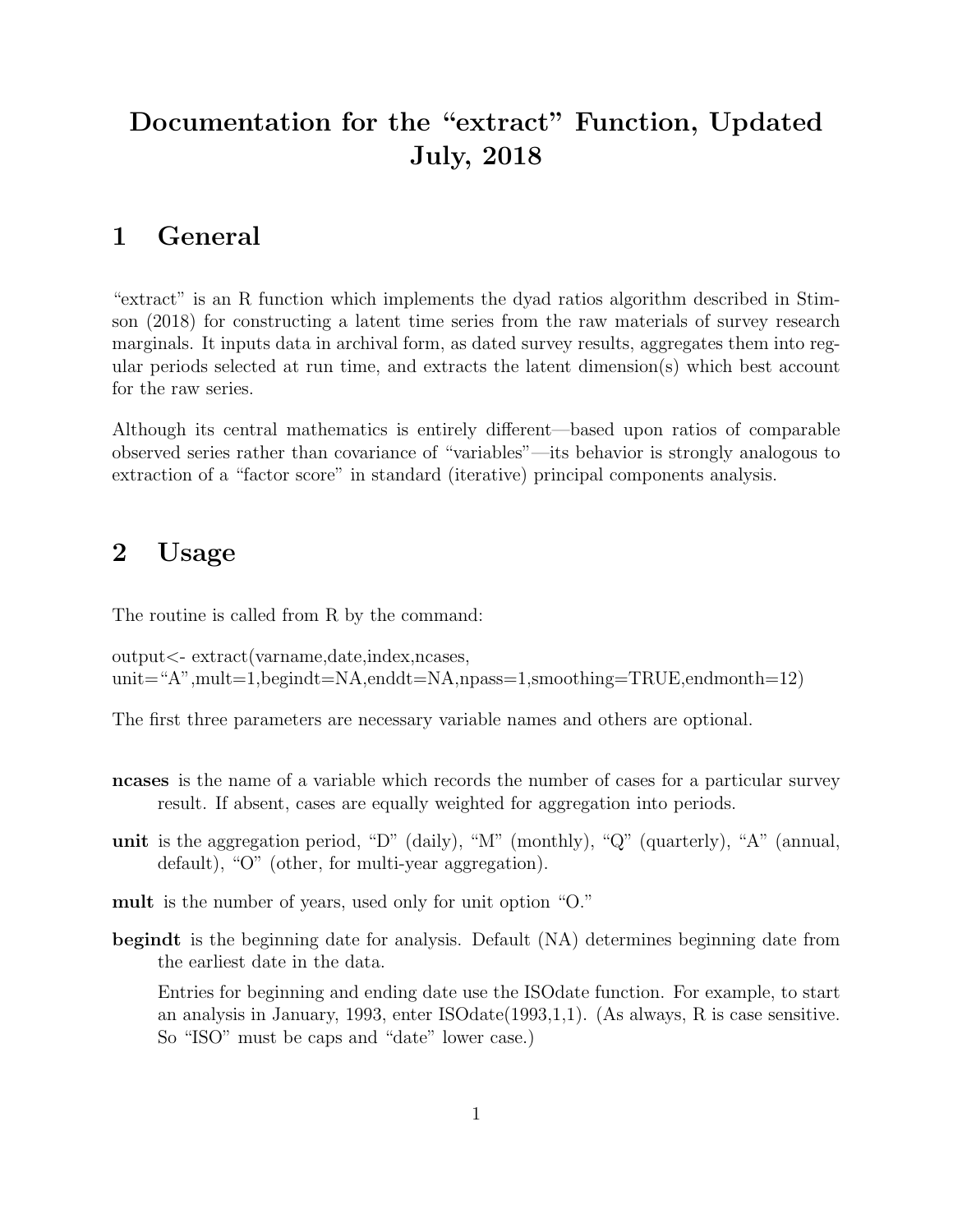enddt is the ending date for analysis. Default (NA) determines ending date from the latest date in the data.

Warning: The routine can not determine the earliest or latest dates of items which actually are used in the analysis. The criterion for usage is that items must appear in more than one period after aggregation. So if the beginning or ending dates are determined by an item which is discarded because it does not meet this criterion, the routine will fail.

smoothing specifies whether or not exponential smoothing is applied to intermediate estimates during the iterative solution process. Default is TRUE.

npass not yet implemented

#### 2.1 Data Requirements

Input data must contain four logically necessary elements (variables). These are:

- Varname Varname is a character name given to input series. The routine assumes that any two observations with the same name are comparable and that any change in name signals noncomparability. Ratios are computed only between comparable observations.
- Date Date is typically one of the dates of survey field work(e.g., first, last, or median day). It is recorded as an ISO numeric representation of all possible calendar dates. (See below for further documentation.)
- Index Index is the numeric summary value of the result. It might be a percent or proportion responding in a single category, (e.g., the "approve" response in presidential approval) or some multi-response summary, for example,

$$
Index = \frac{(Percent \; Agre)}{(Percent \; Agre + Percent \; Disagree)}
$$

Interpretation of the derived latent dimension is eased by having the index coded such that polarity is the same across items—for example, if the concept being measured is liberalism, then high values always stand for the more liberal response—but as in principal component analysis, the routine deals appropriately with polarity switches.

Ncases The number of cases indicator, typically sample size, is used during aggregation to produce a weighted average when multiple readings fall in one aggregation period. If this issue doesn't occur or if the user prefers an unweighted average, then ncases=NULL—or omitting the ncases variable—will ignore case weighting. In the case of a mix of available and missing ncases indicators, 0 or NA values are reset to 1000.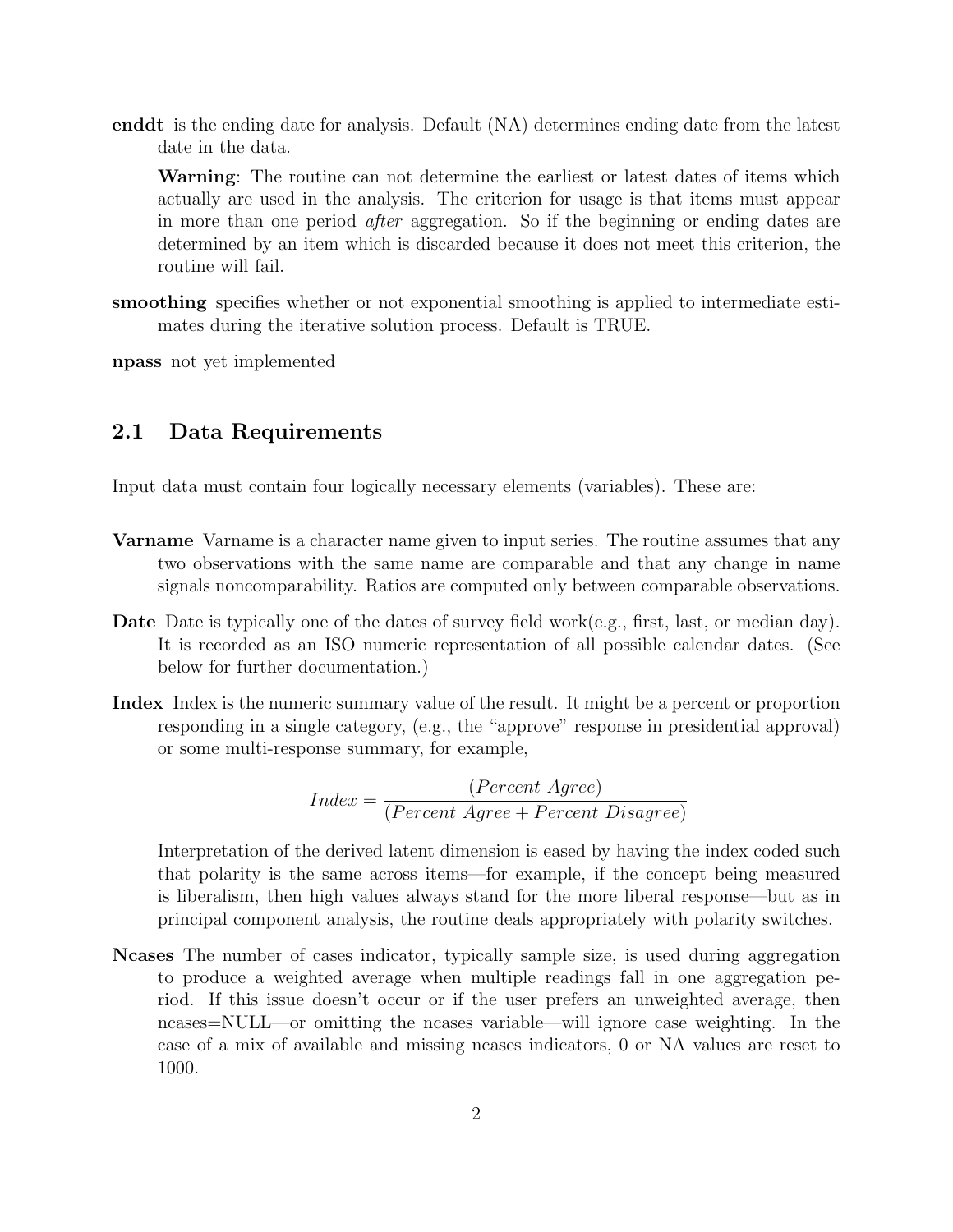### 2.2 Dating Considerations

The routine expects a date variable of R class "date." This is how date will appear if it has been transferred from one of the database, spreadsheet, or statistical package formats recognized by the "foreign" library.

In the case of data entered from text sources, all is not so easy. The key is that a numeric representation of dates is needed, such as separate variables for month, day, and year. From these or fewer, depending on the unit specification, a date variable can be created as follows.

Assume numeric values for 3 variables, named month, day, and year. Then

date<-ISOdate(year,month,day)

will create the desired result. A further step is required to coerce the class of the date variable to "date." date<-as.Date(date)

Or, for "A" or "O" aggregation:

date<-ISOdate(year,1,1) date<-as.Date(date)

shows that constants can be used for unneeded date components.)

Warning: ISOdate will not handle fake dates (for example, 1-32-05). It decodes dates that actually existed on past calendars or will exist on future ones (e.g., no Feb 29 unless year is actually a leap year.)

What you don't want is a string representation, e.g., "January 1, 1993" because pulling out the pieces can be hideous. See R documentation for as.Date for conversion methods.

Integer representation of dates from Excel or similar sources translate successfully with the foreign package, but would not be correct if input as integers in text form. Microsoft does not comply with the ISO standard. A Microsoft integer date, multiplied by 86400 (which is 24\*60\*60 for the number of seconds in a day) will produce an ISO date.

## 3 Output

extract produces as output 7 categories of information: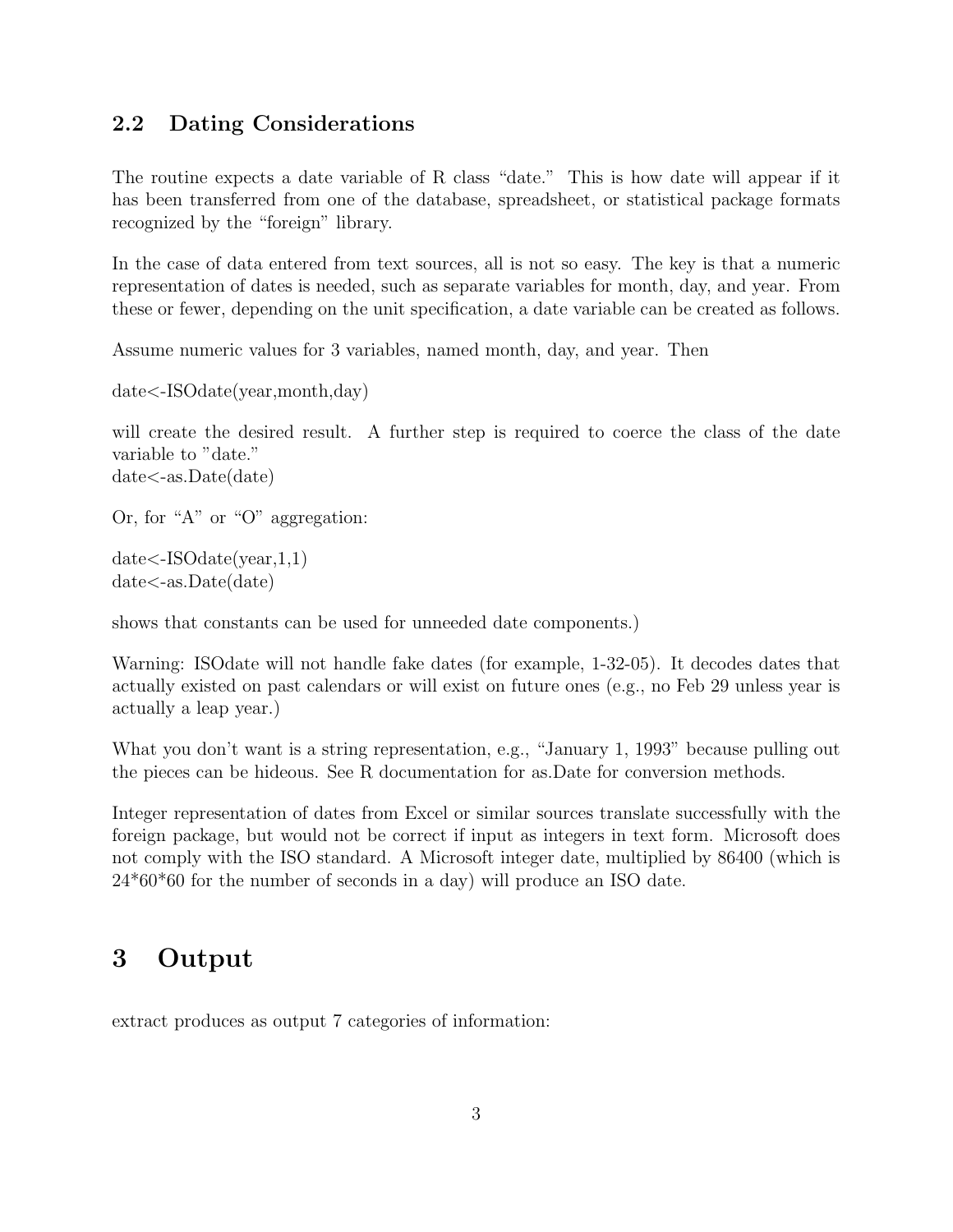formula reproduces the user call

setup supplies basic information about options and the iterative solution

period is a list of the aggregation periods, for example, 2005.02 for February, 2005

- varname is a list in order of the variables actually used in the analysis, a subset of all those in the data.
- loadings are the item-scale correlations from the final solution. Their square is the validity estimate used in weighting.

means and std.deviations document the item descriptive information, and

latent is the estimated time series, the purpose of everything.

#### 3.1 Output Functions

The raw output file created at run time contains everything of interest, but in an inconvenient format. Three output functions display the same information in a more logically coherent manner. Each is based on the output file and each has a class designation of "extract" to discriminate it from other R commands.

- plot plot(outputobject) displays a time series plot of the number of dimensions estimated on y axes against time units on the x axis.
- display display(outputobject) displays the latent series estimates by time unit, the format depending upon aggregation interval chosen. For monthly, it is "yyyy mm latentestimate" for example.

display(outputobject,"myfilename") will write the latent estimates to a disk file on the current working directory.

summary summary(outputobject) displays information about the raw series of the analysis. Under the heading: "Variable Name Cases Loading Mean Std Dev" it lists as many series as are used in the solution, giving variable name, number of cases (after aggregation), dimension loadings, and means and standard deviations of the raw series. summary(outputobject,"myfilename") will write the variable information to a disk file.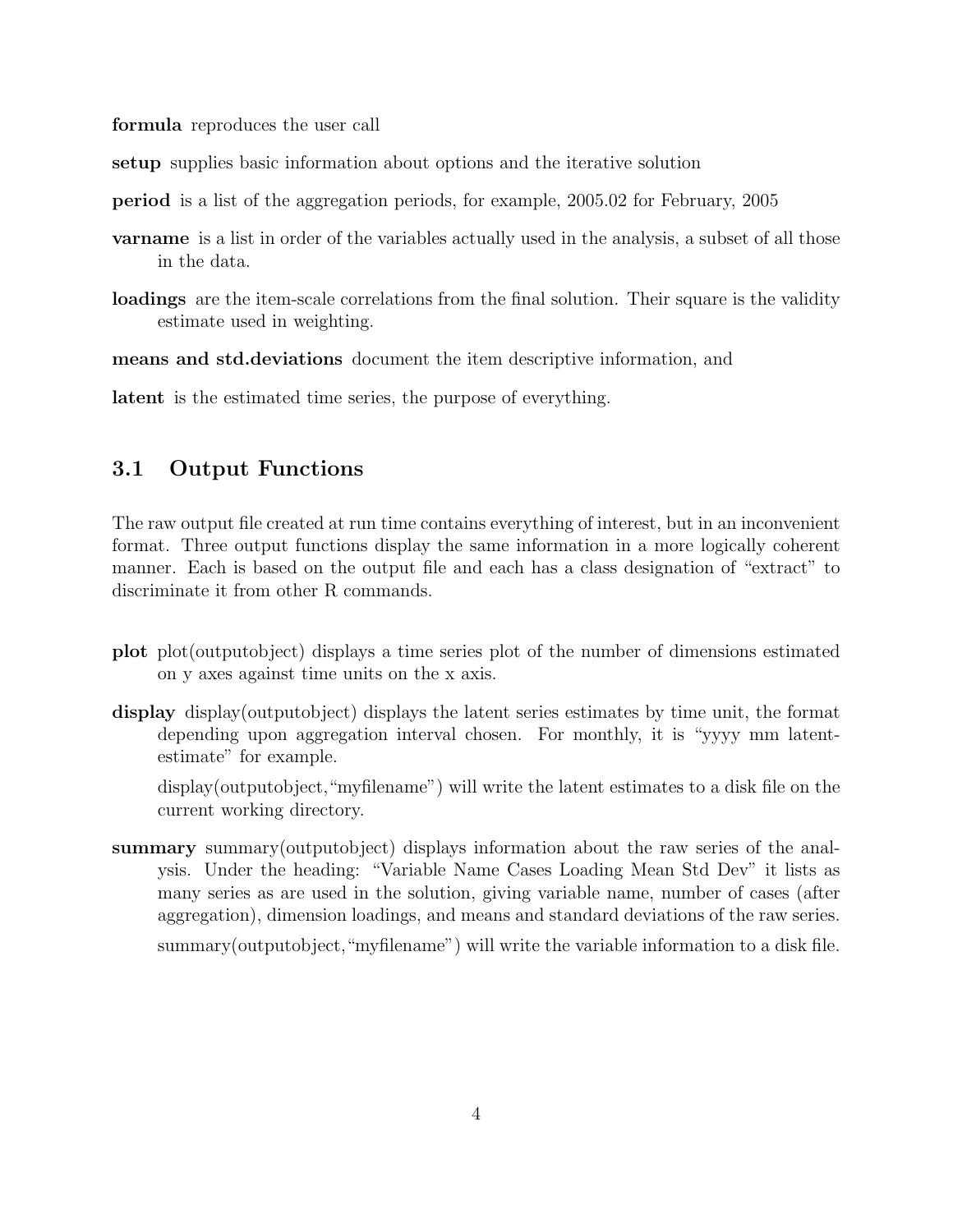#### 3.2 Negative Correlations?

Correlations, in the case of time series, measure whether two series vary in or out of phase. Thus the cross-sectional interpretation of the negative correlation—that two items are inversely related—does not hold. It is not unusual to observe negative "loadings" in extract analyses. They mean only that items move out of phase, not that they are opposites.

#### 3.3 Model

Assume N survey results, each coded into a meaningful single indicator. These results consist of n subsets of comparable items measured at different times,  $1-T$ . Designate each result  $x_{it}$ , where the i subscript indicates item and t indicates aggregation period, 1–T.

The starting assumption is that ratios,  $r_{it+k} = x_{it+k}/x_{it}$  of the comparable item i at different times will be meaningful indicators of the latent concept to be extracted. Metric information is thus lost, which is desirable because absent a science of question wording, we have no ability to compare different items. If there were no missing observations, then for each item i, we could let  $r_{i1} = 1.0$  and observe the complete set of ratios,  $r_{i2}, r_{i3}, \ldots r_{iT}$ . Then an average across the n items forms an excellent estimate of the latent concept  $\theta_t$ :

$$
\hat{\theta}_t = \frac{\sum_{i=1}^n r_{it}}{n} \tag{1}
$$

But we do have missing x's—and in the typical case it is most of them. We would still be in good shape if we had a common period, say period 1, which was available for all series. We could then form the sum from the k available items,  $k \leq n$ , and divide by k. But we also lack such a common period. That motivates a recursive approach.

Forward Recursion: Begin by selecting that subset of items which are available at time 1. For them we can form  $\hat{\theta}_t$  for t=1,T setting  $\hat{\theta}_1 = 1.0$  and calculating  $\hat{\theta}_2 \dots \hat{\theta}_T$  from whatever subsets of items are available. Now proceed to period 2, setting  $\theta_2$  to that value estimated from period 1 and now, using the subset of items which include period 2, estimating  $\hat{\theta}_3 \dots \hat{\theta}_T$ from the assumption that  $\theta_2 = \theta_2$ . By projecting  $\theta_2$  forward in this manner, the estimates for periods 3 through T become comparable to what they would have been had period 1 information been available. This procedure is repeated one period at a time through T-1, giving from 1 to T-1 different estimates of each of the  $\theta_t$ . An average of all of them becomes  $\tilde{\hat{\theta}}_t$ .

Backward Recursion: It will be seen that forward recursion very heavily weights early information relative to later information. Period 1 contributes to all subsequent estimates,